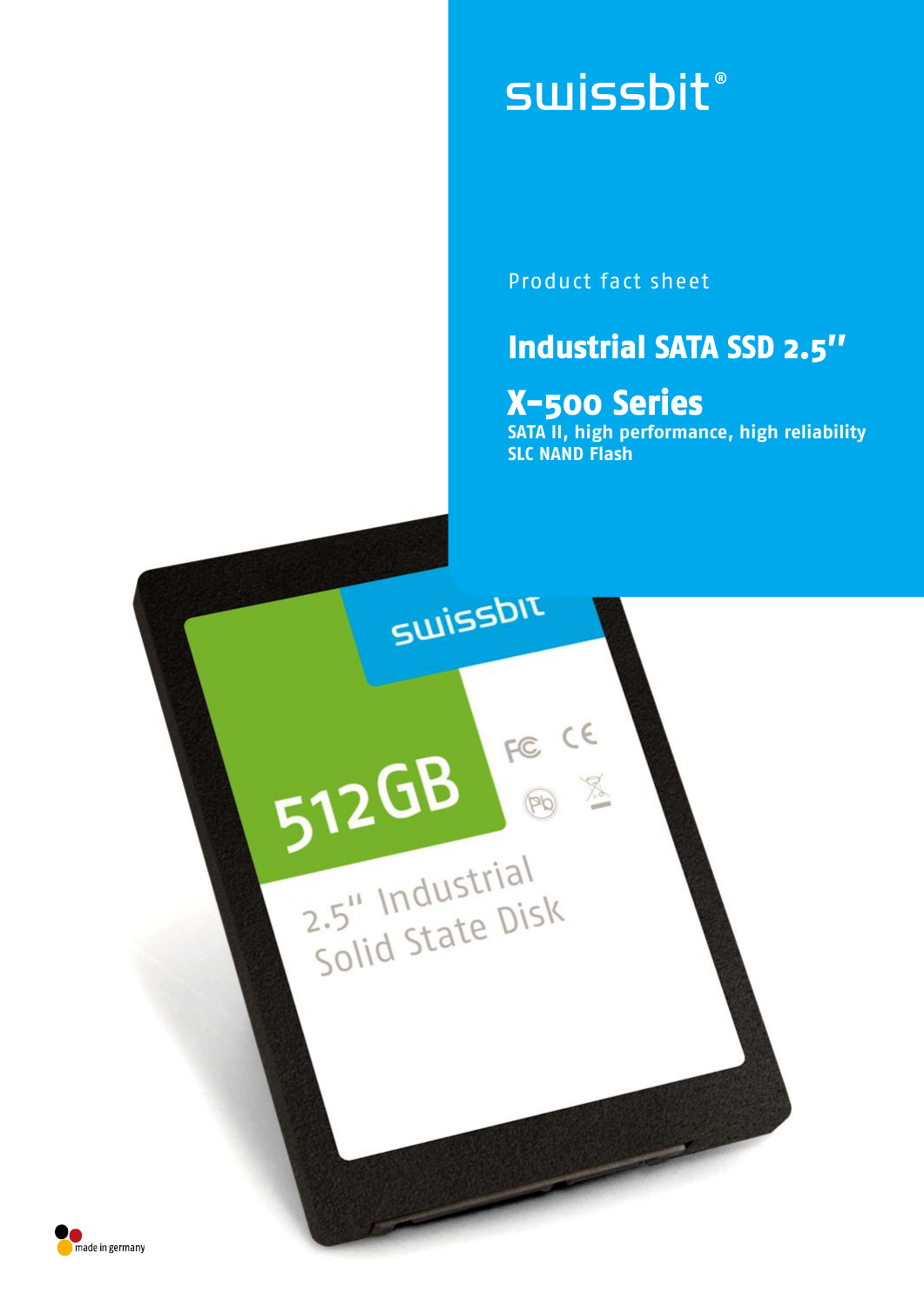## swissbit®

swissbit®

**12GB** 

2.5" Industrial 2.5" Industries<br>Solid State Disk

FE CE

### **X-500 Series - Industrial SATA Solid State Drive 2.5" 16GB to 512GB based on SLC NAND flash**

### **1 Feature summary**

- Form factor:
	- o 2.5-inch SATA Solid State Drive (SSD)
	- o 100.1mm x 69.85mm x 9.2mm
	- o 7+15 pin (SATA+power) locking/latching SATA connector
- Interface:
	- $\circ$  SATA Rev 2.6 3Gbit/s (1.5Gbit/s compatible)
- Feature connector for
	- o Secure erase and write protect input
	- o Device activity and secure erase output (LED)
	- o Ground pin
- Optional various secure erase/sanitize/purge methods
	- (HW and SW triggered, simple erase also in standard SSD)
- Highly-integrated memory controller
	- o SLC NAND Flash
	- o Hardware BCH-code ECC (up to 40 Bit correction per 2 sectors)
	- o Fix drive configuration
- Low-power CMOS technology
- 5.0V ± 10% power supply
- Low Power, less than 1 W (idle) / 3.5 W (operation) / 0.7 W slumber average current
- No mechanical noise
- Wear Leveling: active wear leveling of static and dynamic data The wear leveling assures that dynamic data as well as static data is balanced evenly across the memory. With that the maximum write endurance of the device is guaranteed.
	- Mechanical robustness (MIL-STD810)
- High reliability
	- o Best available SLC NAND Flash technology
	- o Data retention 10 years
	- o StaticDataRefresh and EarlyRetirement Technologies for data refresh
	- $\circ$  MTBF  $\geq$  2,000,000 hours
	- $\circ$  Number of connector insertions/removals: 500 on SATA back plane, 50 on SATA cable
- High performance
	- o Up to 300MB/s burst transfer rate in SATA II 3.0Gb/sec
	- o Sustained Read / Write Performance: up to 240MB/s / 200MB/s
	- o 4KB Read / Write IOPS: up to 14500 / 7000
	- o Access time <0.2ms
	- o TRIM and NCQ support
- Available densities
	- o 16GB up to 512GB (SLC)
- S.M.A.R.T. with extended information
- HPA, security feature set, 48bit feature set
- Internal temperature sensor (current, minimum, maximum)
- Operation systems: Microsoft Windows8, 7, Vista, XP (all 32/64bit), Linux, Apple MacOS X, Embedded versions, RTOS
- Firmware update possible
- 2 Operating Temperature ranges
	- $\circ$  Commercial Temperature range  $\circ$   $\ldots$  +70 $\circ$ C
	- $\circ$  Industrial Temperature range  $-40$  ... +85°C
- Life Cycle Management Controlled BOM
- RoHS, China-RoHS, REACH compatible, WEEE, CE, FCC compliant



Swissbit AG Revision: 1.00 Industriestrasse 4-8<br>CH-9552 Bronschhofen

**OCEFC HIS 图** 

industrial@swissbit.com